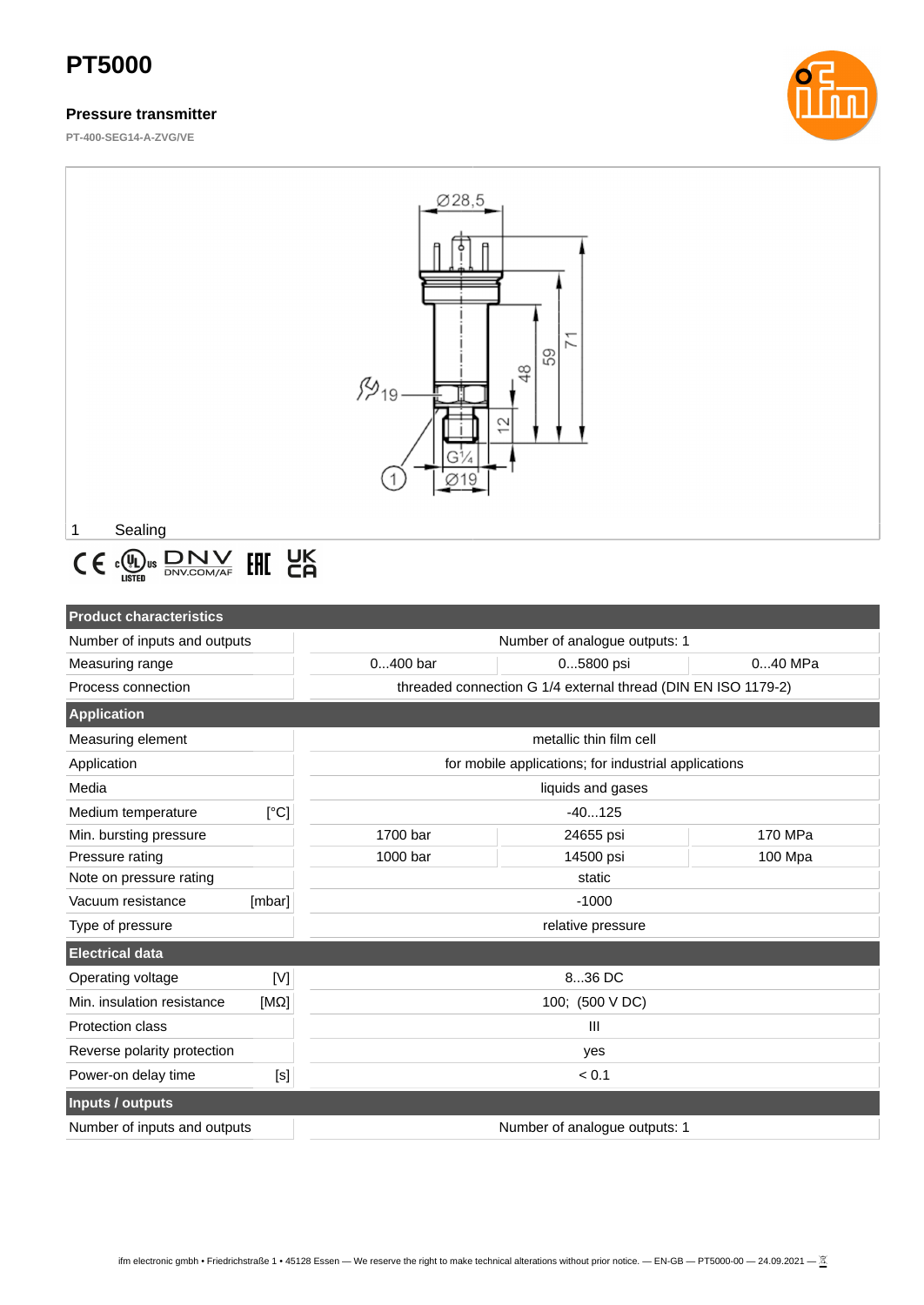### **Pressure transmitter**

**PT-400-SEG14-A-ZVG/VE**



| <b>Outputs</b>                                           |            |                                                                                                 |                                                                  |  |
|----------------------------------------------------------|------------|-------------------------------------------------------------------------------------------------|------------------------------------------------------------------|--|
| Total number of outputs                                  |            | 1                                                                                               |                                                                  |  |
| Output signal                                            |            | analogue signal                                                                                 |                                                                  |  |
| Number of analogue outputs                               |            | 1                                                                                               |                                                                  |  |
| Analogue current output                                  | [mA]       |                                                                                                 | 420                                                              |  |
| Max. load                                                | $[\Omega]$ |                                                                                                 | (Ub - 8 V) / 21,5 mA; @8V= 0 Ω; @12V max. 200 Ω: @24V max. 750 Ω |  |
| Short-circuit proof                                      |            | yes                                                                                             |                                                                  |  |
| Overload protection                                      |            | yes                                                                                             |                                                                  |  |
| <b>Measuring/setting range</b>                           |            |                                                                                                 |                                                                  |  |
| Measuring range                                          |            | 0400 bar                                                                                        | 05800 psi<br>040 MPa                                             |  |
| <b>Accuracy / deviations</b>                             |            |                                                                                                 |                                                                  |  |
| Repeatability<br>[% of the span]                         |            | $\leq$ ± 0,05; (with temperature fluctuations $\leq$ 10 K)                                      |                                                                  |  |
| Characteristics deviation                                |            |                                                                                                 |                                                                  |  |
| [% of the span]                                          |            | < ± 0,5; (incl. drift when overtightened, zero point and span error, non-linearity, hysteresis) |                                                                  |  |
| Linearity deviation<br>[% of the span]                   |            | $<$ ± 0,1 (BFSL) $/$ < ± 0,2 (LS)                                                               |                                                                  |  |
| Hysteresis deviation<br>[% of the span]                  |            | $< \pm 0.2$                                                                                     |                                                                  |  |
| Long-term stability<br>[% of the span]                   |            | $\leq \pm 0.1$ ; (per 6 months)                                                                 |                                                                  |  |
| Temperature coefficient zero<br>point                    |            | $\leq$ ± 0,1 (080 °C); $\leq$ ± 0,2 (-400 °C / 80125 °C)                                        |                                                                  |  |
| [% of the span $/$ 10 K]                                 |            |                                                                                                 |                                                                  |  |
| Temperature coefficient span<br>[% of the span $/$ 10 K] |            | $\leq$ ± 0,1 (080 °C); $\leq$ ± 0,2 (-400 °C / 80125 °C)                                        |                                                                  |  |
| <b>Response times</b>                                    |            |                                                                                                 |                                                                  |  |
| Step response time analogue<br>[ms]<br>output            |            | 2                                                                                               |                                                                  |  |
| <b>Operating conditions</b>                              |            |                                                                                                 |                                                                  |  |
| Ambient temperature                                      | [°C]       | -40…100                                                                                         |                                                                  |  |
| Storage temperature                                      | [°C]       |                                                                                                 | $-40100$                                                         |  |
| Protection                                               |            | IP 67                                                                                           |                                                                  |  |
| <b>Tests / approvals</b>                                 |            |                                                                                                 |                                                                  |  |
|                                                          |            | Compliant with ECE R 10, rev. 5                                                                 | (E1 compliant)                                                   |  |
|                                                          |            | DIN EN ISO 13766-1 : 2018                                                                       | earthworks and construction machines                             |  |
|                                                          |            | DIN EN ISO 14982 : 2009                                                                         | agricultural and forestry machines                               |  |
| <b>EMC</b>                                               |            | ISO 11452-2                                                                                     | 100 V/m                                                          |  |
|                                                          |            | ISO 7637-2 : 2011 pulse 1                                                                       | Test severity III. function state C                              |  |
|                                                          |            | ISO 7637-2 : 2011 pulse 2b                                                                      | test severity IV. function state C                               |  |
|                                                          |            | DIN EN 61326-1                                                                                  |                                                                  |  |
| Shock resistance                                         |            | DIN EN 60068-2-27                                                                               | 500 g (1 ms)                                                     |  |
| Vibration resistance                                     |            | DIN EN 60068-2-6<br>20 g (102000 Hz)                                                            |                                                                  |  |
| <b>MTTF</b>                                              | [years]    |                                                                                                 | 715                                                              |  |
| UL approval                                              |            | UL Approval no.                                                                                 | J043                                                             |  |
|                                                          |            | File number UL                                                                                  | E174189                                                          |  |
| Pressure Equipment Directive                             |            | Sound engineering practice; can be used for group 2 fluids; group 1 fluids on request           |                                                                  |  |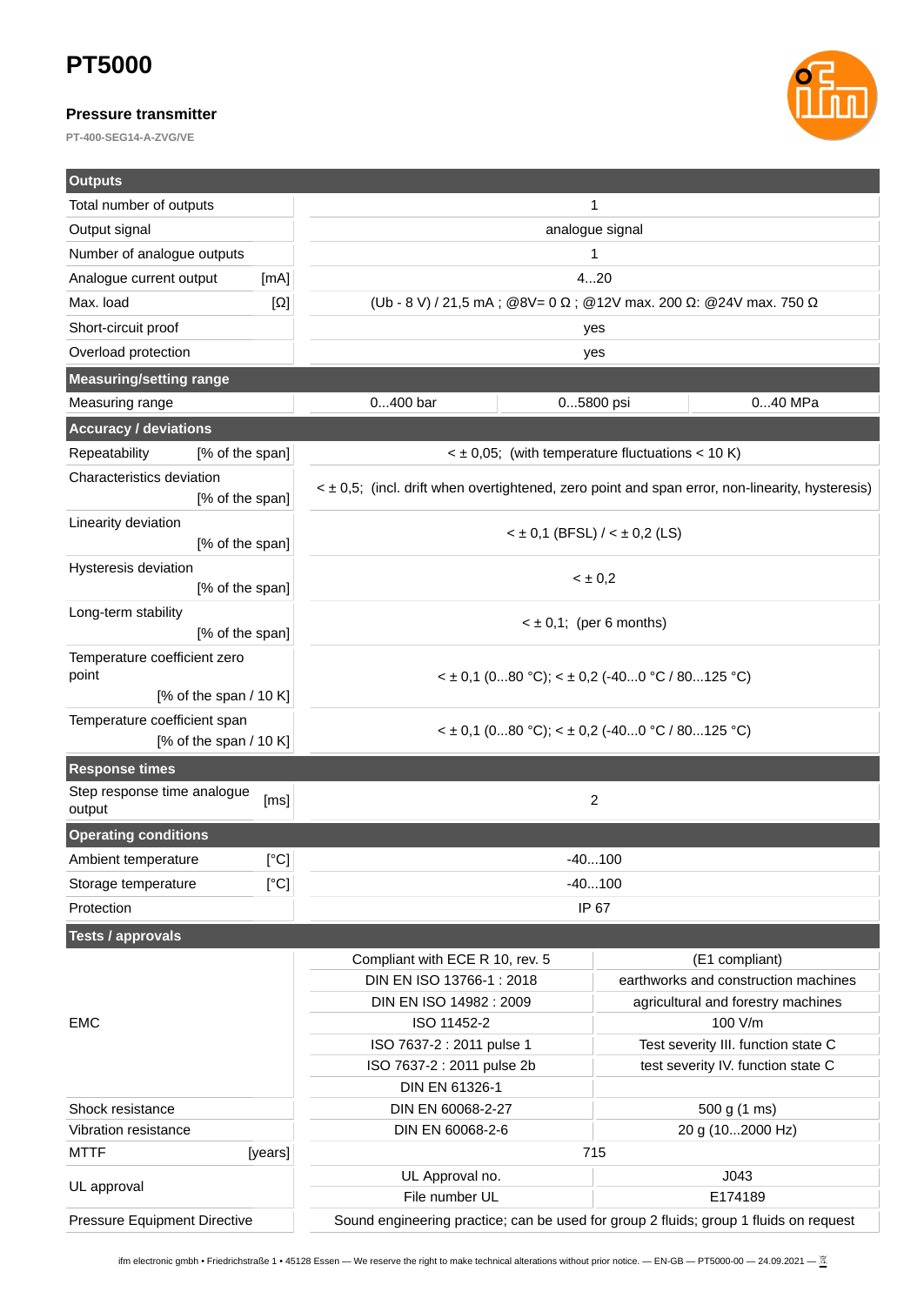#### **Pressure transmitter**

**PT-400-SEG14-A-ZVG/VE**



| <b>Mechanical data</b>        |      |                                                                                         |  |  |
|-------------------------------|------|-----------------------------------------------------------------------------------------|--|--|
| Weight                        | [g]  | 67.5                                                                                    |  |  |
| <b>Materials</b>              |      | 1.4542 (17-4 PH / 630); stainless steel (1.4404 / 316L); PPS                            |  |  |
| Materials (wetted parts)      |      | 1.4542 (17-4 PH / 630); stainless steel (1.4305 / 303)                                  |  |  |
| Min. pressure cycles          |      | 60 million; (at 1.2 times nominal pressure)                                             |  |  |
| Tightening torque             | [Nm] | 2535; (recommended tightening torque; depends on lubrication, seal and pressure rating) |  |  |
| Process connection            |      | threaded connection G 1/4 external thread (DIN EN ISO 1179-2)                           |  |  |
| Process connection sealing    |      | FKM (DIN EN ISO 1179-2)                                                                 |  |  |
| Restrictor element integrated |      | yes                                                                                     |  |  |
| <b>Remarks</b>                |      |                                                                                         |  |  |
| Remarks                       |      | BFSL = Best Fit Straight Line                                                           |  |  |
|                               |      | $LS =$ limit value setting                                                              |  |  |
| Pack quantity                 |      | 1 pcs.                                                                                  |  |  |
| <b>Electrical connection</b>  |      |                                                                                         |  |  |

Connector: 1 x valve plug type A DIN (EN175301-803-A)



**Connection**





FE functional earth